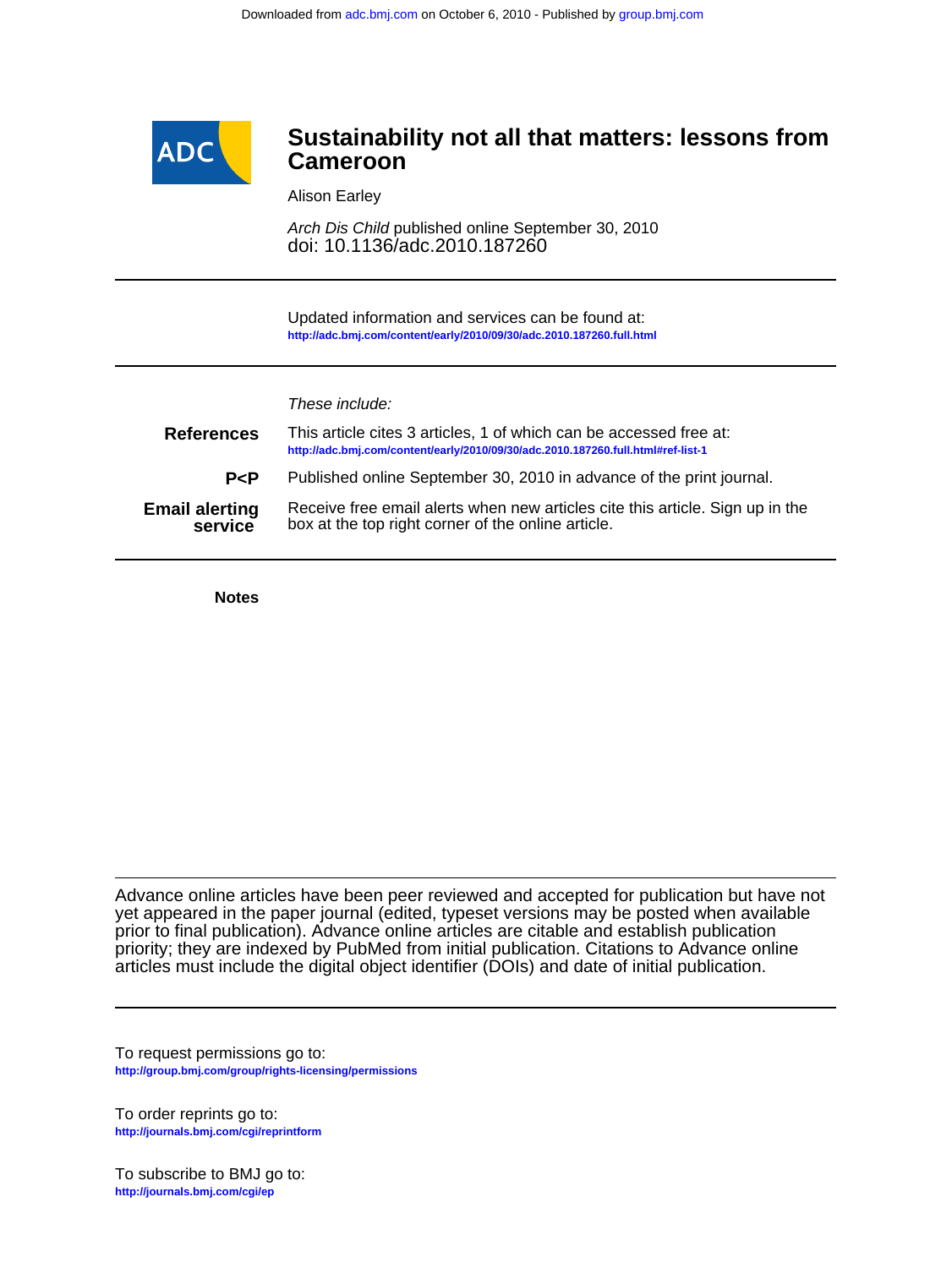# Sustainability not all that matters: lessons from Cameroon

Alison Earley

#### **Correspondence to**

 Dr Alison Earley, Maternal and Childhealth Advocacy International, Conway Chambers, 83 Derby Road, Nottingham NG1 5BB, UK; earley@doctors.org.uk

Accepted 2 August 2010

## **ABSTRACT**

There are difficulties in delivering completely sustainable small projects in developing countries. This problem is discussed with reference to a programme treating children with Burkitt lymphoma in a government hospital in Cameroon.

Anyone who has applied to a grant giving body or trust, for money for a medical project in a lowincome country will be familiar with the type of questions the donor asks. The most difficult answers to supply are those dealing with 'local consultation' and, even worse, the key question that comes at the end of the form 'how will this project be sustainable?' In other words, when the money given for 1, 2 or 3 years runs out, what will happen to the project? Failure to supply an answer to this question means no chance of a grant, but in reality only the largest projects supported by big international donors have commitment from the poor recipient country to continue the funding.

This question about sustainability is important and relevant. There are plenty of examples of projects that have folded, leaving the local people without a service that they had come to rely on, feeling disappointed and abandoned. Does this mean that small projects where funding is precarious are not justified?

Maternal and Childhealth Advocacy International (MCAI) is a UK-based charity dedicated to saving the lives of mothers and children in places where there is war or poverty. It was started in 1995 by a group of paediatricians as a result of observing the plight of children during the Bosnian war. Over 15 years, the charity has worked in a variety of countries and succeeded in delivering some sustainable projects, now funded locally, among others a malnutrition programme in Zambia and a large educational project in Pakistan.<sup>1</sup> Ongoing projects are 'Supporting Emergency Care' in the Gambia, and in Bosnia (see http://www.mcai.org.uk).

The charity has had a presence in the Government Regional Hospital in Bamenda, North West province of Cameroon since 2000. Although this hospital is the government referral hospital for the whole province and situated in a town of 400 000 people, there was at that time no paediatrician, inadequate numbers of doctors and nurses and other huge problems, many of which persist. Over the next 2 years, Dr Peter McCormick (for MCAI) worked in the hospital himself for 2–3 months/year, and along with other work, started to treat children presenting with Burkitt lymphoma. He then moved on to coordinate trials

in Cameroon for Burkitt lymphoma treatment, under the leadership of Professor Peter Hesseling from Stellenbosch University, South Africa.

Burkitt lymphoma is an uncommon childhood cancer in the West, but due to an interaction between the Epstein–Barr virus and the malaria parasite, it is common in the 'Burkitt's Belt' which stretches across Sub-Saharan Africa, and includes Cameroon. The exact incidence of the condition is difficult to ascertain, but about one new patient each 6 weeks presents with a Burkitt tumour in the Government hospital in Bamenda. This lymphoma's rapid growth, leading to a certain and painful death, makes it the cause of much suffering in children. As in other African countries, there is no universal healthcare system in Cameroon, so patients have to pay for every consultation and treatment. This means that families will often not seek advice, or will take their children to a traditional healer, and then present late to hospital which in the case of Burkitt lymphoma, is too late.

When I first started working for MCAI and visited the hospital in 2004, I was surprised that anyone could consider giving chemotherapy to a child in that environment. Where were the isolation cubicles, the reverse barrier nursing and the drugs drawn up in sterile conditions in pharmacy that I was used to in the NHS? It is remarkable that with training and attention to detail, it is possible to give cytotoxic drugs with reasonable safety. Training nurses to take personal responsibility for specific children is vital, as the supply of junior doctors is erratic, and the one consultant paediatrician is overworked to a degree that few of us could tolerate. Regular observations, frequent clinical assessment/reassessment and accurate record keeping are not skills that were automatically practised, but are taken on by the nurses that MCAI employs.

The laboratory fees, costs of drugs and other care which these children need, amount to far more than most families in Cameroon can afford. The charity therefore pays for all the treatment given, including travelling costs for follow-up; this comes to about £300 (€358, \$450)/child for the whole treatment course.

The chemotherapy regimes we use in the government hospital are the result of ongoing clinical trials organised by Professor Hesseling and his coworkers in Malawi and Cameroon, particularly in the Baptist hospitals in Cameroon.<sup>2</sup> Regimes have developed as data have become available. They are more simple and affordable than those used in the West, yet still achieve a 60–70% cure rate for this highly malignant tumour.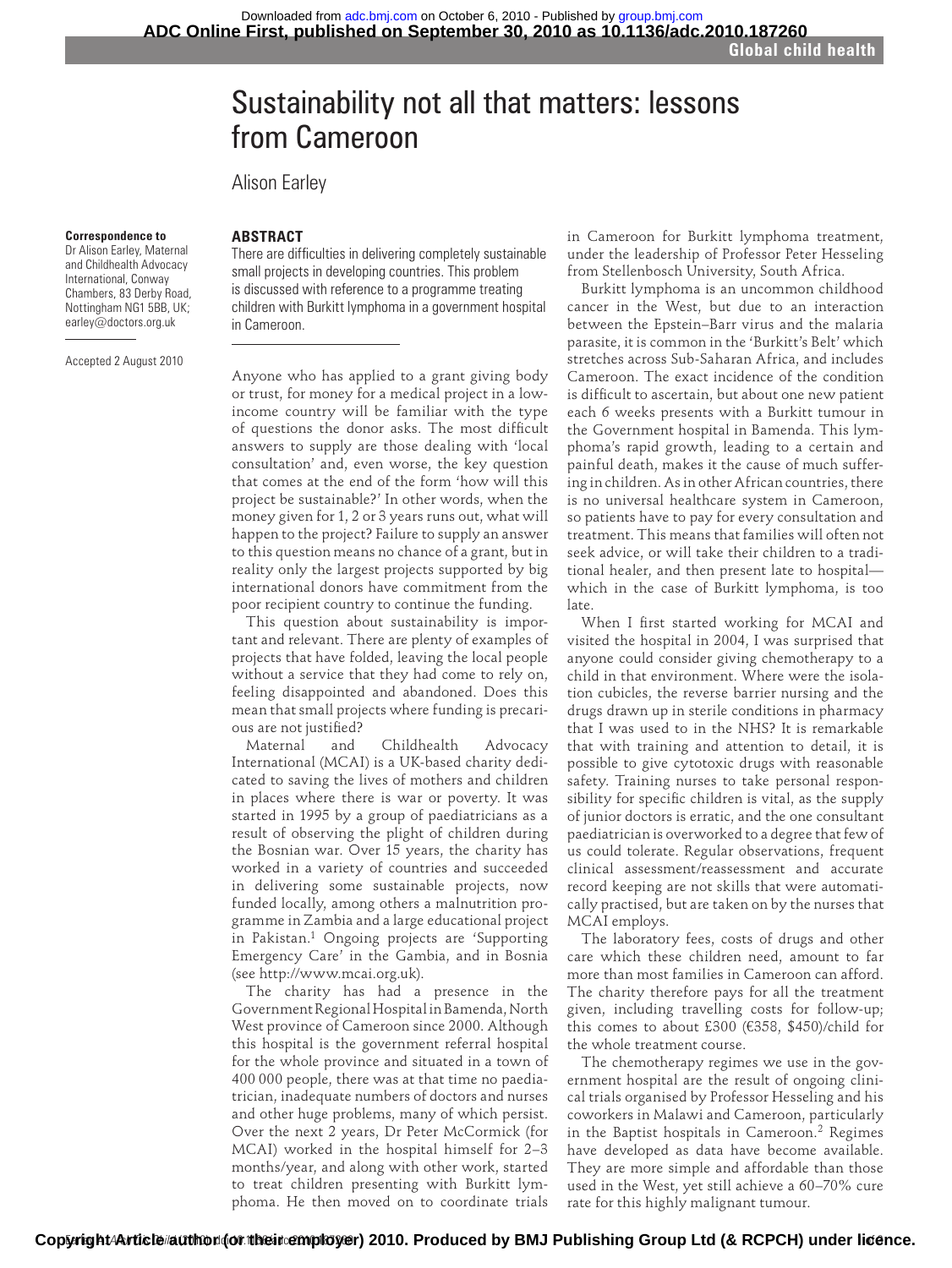# **Global child health**

The current regime delivers three cycles of chemotherapy to every child, and is then followed by an intensification phase depending on initial staging of the tumour and the clinical and ultrasound response to the induction therapy, (table 1).

Children who are disease-free at 1 year are considered cured, but ensuring that each child receives the requisite number of chemotherapy cycles (up to 6) and is then followed until at least 1 year after treatment is itself a challenge.

Each child is kept in hospital for 3 weeks after presentation to allow for work-up (ultrasound, blood tests, fine needle aspiration of the tumour, etc) and the first three doses of intravenous and intrathecal chemotherapy. There are many pressures on families to take their child home sooner, commonly other dependent children, and the need for parents to return to the farm or other work. The rapid initial response of Burkitt tumours to chemotherapy is another factor, as it leads some parents to believe that their child is already cured, and they are then reluctant to continue with the treatment.

To give a feel for our success rate, of 19 new patients treated in this hospital during 2008 and 2009, 10 were cured, six have died, two are still undergoing treatment (one of these missed some treatments, but was 'found' by the nurses), and one has been lost to follow-up. It is noticeable that children often present with advanced stages of disease. This also applies to children presenting with other illnesses, but with Burkitt lymphoma, there is sometimes no chance for therapy—for example one of these six children died the day after admission without ever receiving chemotherapy.

It certainly could not be said that this Burkitt lymphoma project is a sustainable one. In reality, despite cancer being acknowledged as a growing problem in low-income countries, governments are concentrating their resources on infectious disease and working towards Millenium Development Goals, so there is no indication that local funding for children's cancer will be forthcoming soon. MCAI has been running the Burkitt lymphoma programme for 8 years now, and we continue to fund-raise in the UK feeling that we are no nearer to gaining financial support locally.

Despite this there are benefits, some of which are hard to quantify and do not come under the heading of 'measurable outcomes' on the grant application forms. One such benefit is that modelling good care for one group of patients has some effect on the care that other patients who are on the same ward receive. On a practical level, the two nurses that MCAI employs for Burkitt lymphoma work also look after other children on the paediatric ward, and can apply the same principles of care to them, aiming also to influence their nursing colleagues. For example, the concept of communicating full information to

parents and explaining risks before therapy starts is one that ward staff did not seem to have experienced, and is perhaps not routine practice in every country.

Mostert *et al*<sup>3</sup> looked at this problem in Indonesia, and showed that providing more information about leukaemia, its treatment and access to donated chemotherapy improved the treatment refusal rate and survival rate among poor children. It did not affect the treatment abandonment rate, however. There is more work for us to do here, and MCAI nurses have recently started a support group for parents, hoping to encourage them to 'stay the course' with their children, and also to try to raise community awareness of the condition, perhaps leading to earlier presentation.

The nurses go to great lengths to make sure the Burkitt lymphoma patients are brought back for follow-up, including travelling many kilometres to fetch them if necessary. It is rewarding for ward nursing staff to see seriously ill children who have recovered, as the majority of children admitted to the ward never return unless they become ill again.

The MCAI nurses have had some training in palliative care, a concept new to many staff, but which can be used to help children dying from other conditions. We have also been able to help with funding our nurses to attend children's cancer conferences in other African countries, which they have found inspiring and motivating.

We have found that MCAI as an organisation has been welcomed in the hospital, and the Burkitt lymphoma project, having gained recognition and acceptance from senior staff, has been a springboard for other projects. The local paediatrician and nurses have been able to assess priorities for their service, and plan new projects with MCAI, so that a genuine partnership has developed.

From the point of view of the donors in UK, the small project has advantages: there are no layers of bureaucracy; only a few people are involved in each project; and there is direct scrutiny by UK staff of the accounts every month. However, record keeping generally tends to be less rigorous in this setting, probably due to lack of experience and the immense pressures on the services. This means that collecting data to monitor the projects is not easy, and funds do not permit employment of a dedicated staff member to perform this task, as is the case in larger projects. However, with encouragement, the nurses that MCAI employs have risen to this challenge.

The Burkitt lymphoma project started as a direct response to the suffering of a group of children who had a very serious but potentially curable condition. The ability of a defined course of treatment to restore more than half the affected children to a normal healthy childhood is worth while. It

### **Table 1** Chemotherapy regime

| Induction       |                                               |                                               |                                               |
|-----------------|-----------------------------------------------|-----------------------------------------------|-----------------------------------------------|
|                 | Day 1                                         | Day 8                                         | Day 15                                        |
|                 | Cyclophosphamide 40 mg/kg intravenous         | Cyclophosphamide 40 mg/kg intravenous or oral | Cyclophosphamide intravenous or oral          |
|                 | Methotrexate intrathecal                      | Methotrexate intrathecal                      | Methotrexate intrathecal                      |
|                 | Hydrocortisone intrathecal                    | Hydrocortisone intrathecal                    | Hydrocortisone intrathecal                    |
| Intensification |                                               |                                               |                                               |
|                 | Day 29                                        | Day 43                                        | Day 57                                        |
| Risk group 1    | Cyclophosphamide 60 mg/kg intravenous or oral |                                               |                                               |
| Risk group 2    | Cyclophosphamide 60 mg/kg intravenous or oral | Cyclophosphamide 60 mg/kg intravenous or oral |                                               |
| Risk group 3    | Cyclophosphamide 60 mg/kg intravenous or oral | Cyclophosphamide 60 mg/kg intravenous or oral | Cyclophosphamide 60 mg/kg intravenous or oral |
|                 | Vincristine intravenous                       | Vincristine intravenous                       | Vincristine intravenous                       |
|                 | Methotrexae infusion+folinic acid rescue      |                                               |                                               |